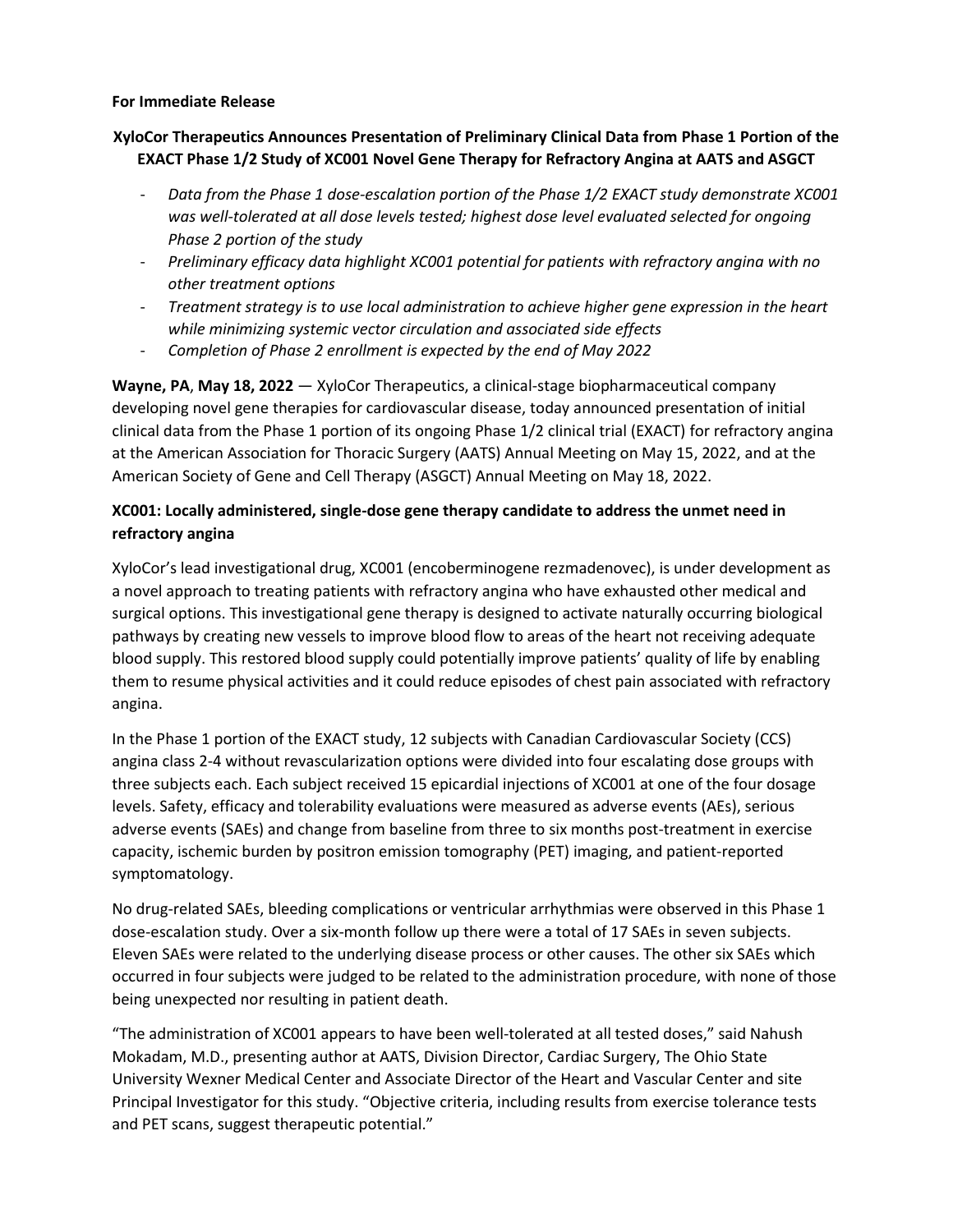Although the Phase 1 portion of the study was primarily focused on safety and Phase 2 dose selection, initial clinical efficacy data appeared promising. Notably, the data showed positive trends in total exercise duration and reductions in patient symptoms and ischemic burden. Although patient numbers are small, preliminary data suggest that response may be correlated to administered dose.

"The preliminary efficacy evaluation suggests a dose response which is encouraging for the development of XC001 as a therapeutic strategy," said Thomas Povsic, M.D., Ph.D., Professor of Medicine, Duke University School of Medicine and National Principal Investigator for the EXACT study. "We anticipate that the Phase 2 expansion portion of this study, which is testing the highest and most efficacious dose from Phase I, will complete enrollment this month. We are incredibly excited by the potential for this investigational therapy to improve the quality of life for these cardiac patients."

"In many other gene therapy trials, safety concerns arose due to systemic administration of high viral particle loads," added Dr. Povsic. "In contrast, because we can inject XC001 directly into the heart, we can dramatically reduce overall viral particle loads and systemic exposure while increasing efficacy."

## **EXACT Phase 1/2 Study Data Presentations at AATS and ASGCT**

Lead author, Dr. Mokadam presented three-month data from the Phase 1 study in the presentation, *[Dose Escalation Study of Encoberminogene Rezmadenovec \(Adenoviral Vector with Multiple Isoforms of](https://www.aats.org/resources/3113)  [Vascular Endothelial Growth Factor\) in Refractory Angina: Phase 1 Results](https://www.aats.org/resources/3113)* at the AATS Annual Meeting.

Dr. Povsic will present six-month data from the Phase 1 study in the presentation, *[Preliminary Safety,](https://annualmeeting.asgct.org/abstracts/abstract-details?abstractId=6913)  [Tolerability and Efficacy of Direct Epicardial Administration of Encoberminogene Rezmadenovec to](https://annualmeeting.asgct.org/abstracts/abstract-details?abstractId=6913)  [Ischemic Myocardium in Patients with Refractory Angina: Six Month Phase 1 Data](https://annualmeeting.asgct.org/abstracts/abstract-details?abstractId=6913)* at the ASGCT 25th Annual Meeting.

## **About the EXACT Study**

The Epicardial Delivery of XC001 Gene Therapy for Refractory Angina Coronary Treatment (EXACT) clinical trial is a Phase 1/2 multicenter, open-label, single-arm trial. Twelve subjects (n=3 per dose cohort) who have refractory angina were enrolled into four ascending dose groups, to be followed by an expansion phase of the trial with 27 additional subjects at the highest tolerated dose. The trial is designed to assess the preliminary safety and efficacy of XC001. The investigational gene therapy is administered directly to the heart muscle through a mini-thoracotomy by an experienced cardiac surgeon. The EXACT trial is being conducted at top cardiovascular research sites across the United States.

## **About Chronic Refractory Angina**

In the United States, coronary artery disease is a leading cause of death and disability. Chronic angina pectoris occurs when the heart muscle does not receive sufficient oxygen resulting in chest pain. This is usually due to atherosclerotic plaques that block the coronary arteries. Refractory angina is a growing problem that occurs in patients with chronic angina who are symptomatic despite optimal medical therapy and are no longer eligible for mechanical interventions like percutaneous coronary intervention (PCI) and coronary artery bypass grafting (CABG). These patients currently have no treatment options and are frequently highly symptomatic, which severely impacts their quality of life, and may exacerbate comorbidities and cause further deterioration of their health status. Refractory angina results in significant consumption of healthcare resources, including visits to the emergency department as a result of patients' chest pain. An estimated one million people suffer from refractory angina in the United States.